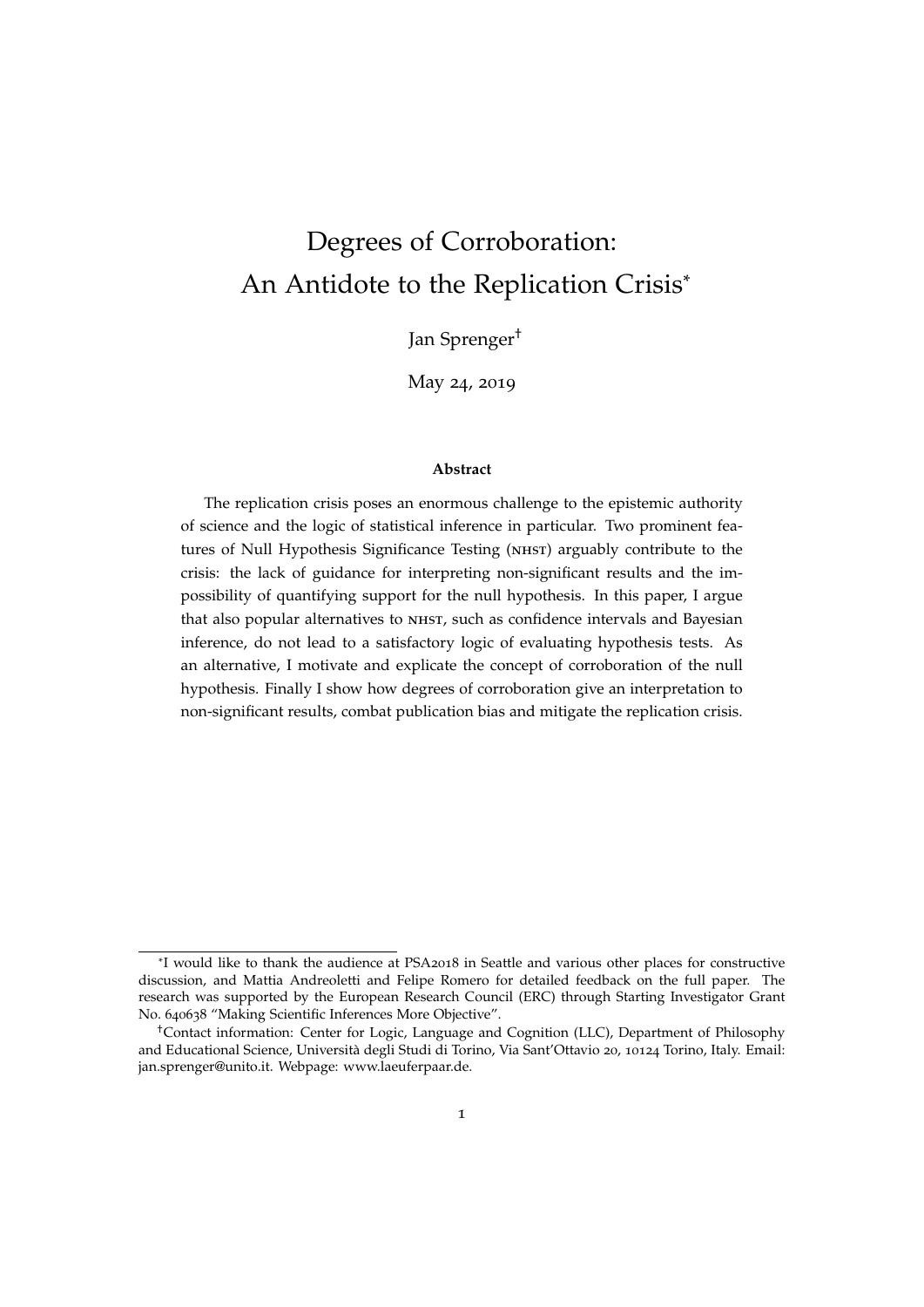### **1 Introduction**

Various scientific disciplines are currently undergoing a **replication crisis**: researchers struggle to reproduce the results of previous experiments when copying the original experimental design. Studies that try to assess the extent of the crisis in a systematic way lead to sobering outcomes: the rate of statistically significant findings drops dramatically and the observed effect sizes are often much lower (for the fields of psychology, experimental economics and cancer biology, respectively: [Open Science](#page-13-0) [Collaboration](#page-13-0) [2015](#page-13-0); [Camerer et al.](#page-12-0) [2016](#page-12-0); [Nosek and Errington](#page-12-1) [2017](#page-12-1)).

The causes of the replication crisis are a subject of vivid debate. Popular explanations cite adverse effects of social and structural factors in academia, such as the pressure to publish novel and ground-breaking results, or the presence of questionable research practices (e.g., [Bakker, Wicherts and van Dijk](#page-12-2) [2012](#page-12-2); [Romero](#page-13-1) [2017](#page-13-1)). According to these authors, we need to **change the incentive structure of the scientific enterprise**. Other explanations relate the replication crisis to methodological shortcomings in prevalent methods of statistical inference, in particular Null Hypothesis Significance Testing (NHST). The well-known criticisms of NHST gain renewed importance in the context of the replication crisis: the focus on statistically significant results leads to exaggerated effect size reports and suppresses statistically non-significant, but scientifically valuable findings (e.g., [Cohen](#page-12-3) [1994](#page-12-3); [Goodman](#page-12-4) [1999](#page-12-4)a; [Ioannidis](#page-12-5) [2005](#page-12-5); [Zil](#page-13-2)[iak and McCloskey](#page-13-2) [2008](#page-13-2)). In this way, NHST promotes publication bias and contributes to a higher rate of replication failures. In response, many authors suggest **statistical reforms** such as lowering the statistical significance threshold [\(Benjamin et al.](#page-12-6) [2018](#page-12-6)), replacing NHST by Bayesian inference [\(Goodman](#page-12-7) [1999](#page-12-7)b; [Lee and Wagenmakers](#page-12-8) [2013](#page-12-8)) or abandoning hypothesis testing altogether and replacing it by inference with confidence intervals [\(Cumming](#page-12-9) [2012](#page-12-9)).

This paper contributes to the statistical reform project, but it draws less radical conclusions. It retains that hypothesis tests are an essential tool for scientific inference which cannot be fully replaced by the estimation-centered perspective of confidence intervals. It demonstrates that Bayesian inference, though in many ways improving upon nhst, is limited in the set of inferential questions it can ask. In particular, many hypothesis tests in science should be conceptualized as *asymmetric* tests and Bayesian inference captures this idea only in a limited way. Finally it develops a method of hypothesis testing, based on the concept of **degree of corroboration**, that is able to quantify support for the null hypothesis and combats publication bias and the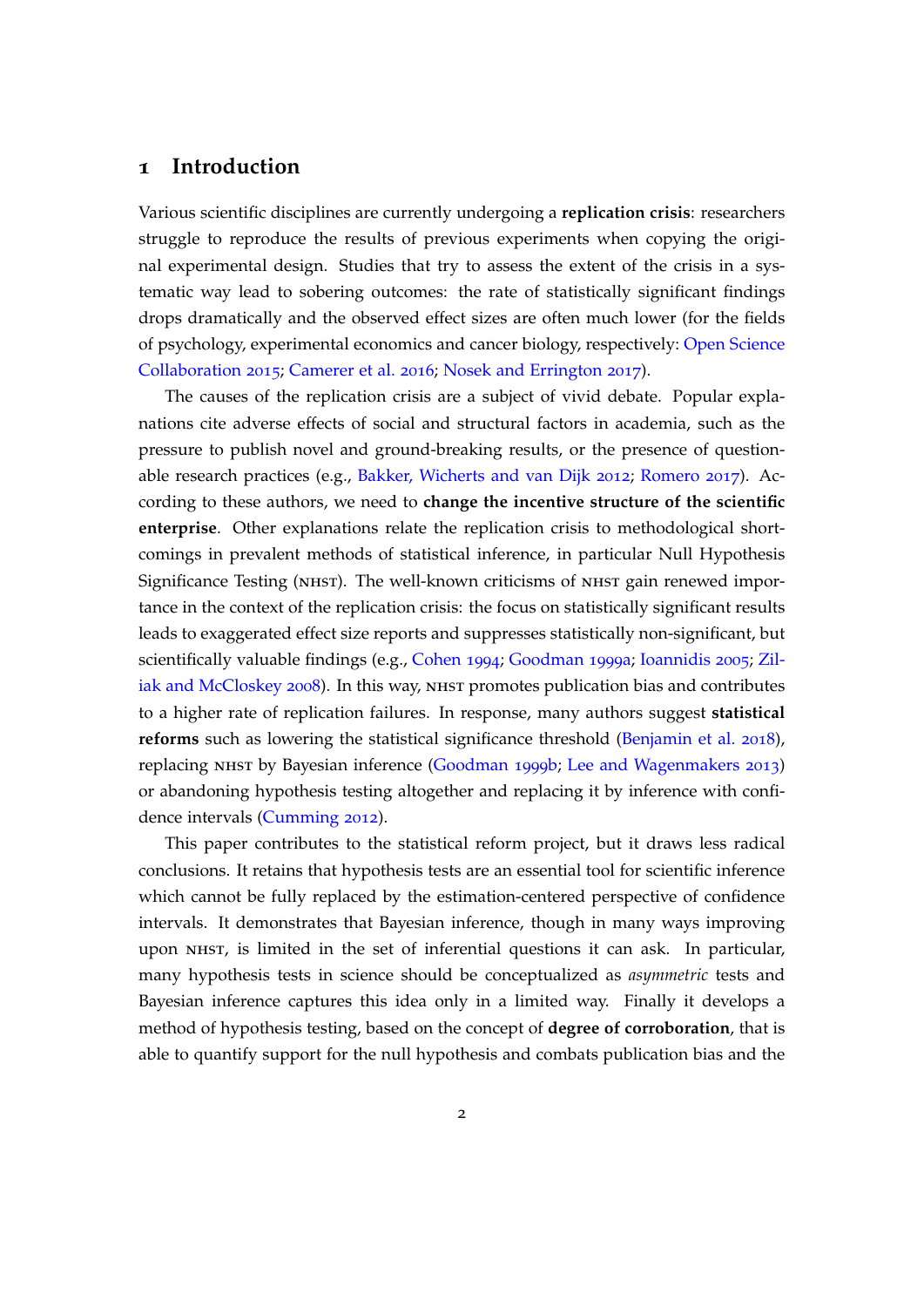replication crisis from within the (broadly) frequentist paradigm.

The paper is structured as follows. Section [2](#page-2-0) shows why NHST cannot quantify evidence in favor of the null hypothesis and how this feature promotes publication bias. Section [3](#page-4-0) expounds alternatives to NHST—confidence intervals, equivalence testing and Bayesian statistics—and explains their limitations. Section  $\mu$  motivates and explicates the concept of degree of corroboration as a way of interpreting non-significant test results and stating support for the null hypothesis. The final Section [5](#page-9-0) explains how this proposal mitigates the replication crisis.

### <span id="page-2-0"></span>**2** nhst **and Support for the Null Hypothesis**

NHST is based on severely testing a precise hypothesis  $H_0$ —the "null" or default hypothesis. Usually it denotes the absence of an effect in an experimental manipulation: for example, a medical drug is no better than a placebo treatment. The idea is that before inferring to the presence of an effect, and taking it for granted in decisions we make (e.g., patient treatment), we must have found strong evidence against the default hypothesis that such an effect is absent. NHST is applied across all domains of science, but is especially prominent in psychology and medicine.

Evidence against the null hypothesis is usually expressed by means of *p***-values**. They quantify the probability of obtaining a result that diverges from the null hypoth-esis at least as much as the actual data.<sup>[1](#page-2-1)</sup> Generally, the  $p$ -value is the smaller, the more the actual result diverges from the hypothesized null value.

Conventionally, *p*-values smaller than .05 are classified as "statistically significant evidence" against the null hypothesis, *p*-values smaller than .01 as "highly significant evidence", and so on. Since the null hypothesis could explain such low observed *p*-values only by reference to a very unlikely event, and since chance is no good explanation in scientific reasoning, a statistically significant *p*-value counts as evidence for the alternative hypothesis  $H_1$ —the presence of a (causal) effect.

Explicit evidence *for* the null hypothesis  $H_0$  is, however, impossible to obtain since the logic of NHST is based on the idea of falsification and disconfirmation:

<span id="page-2-1"></span><sup>&</sup>lt;sup>1</sup>A concrete example: suppose that our parameter of interest is the unknown mean  $\mu$  of a population, which the null hypothesis claims to take the value  $\mu_0$ . For a divergence-measuring function such as  $z(\bar{X}) = (\bar{X} - \mu_0)/s$  with sample mean  $\bar{X}$  and estimated standard deviation *s*, the *p*-value is calculated as  $p = p_{H_0}(|z(\bar{X})| \ge |z(\bar{x})|)$ . It states the probability that given  $H_0$ , the sample mean is as least as far away from  $\mu_0$  as the actually observed mean  $\bar{x}$ . See [Romeijn](#page-13-3) [2014](#page-13-3) for a detailed review.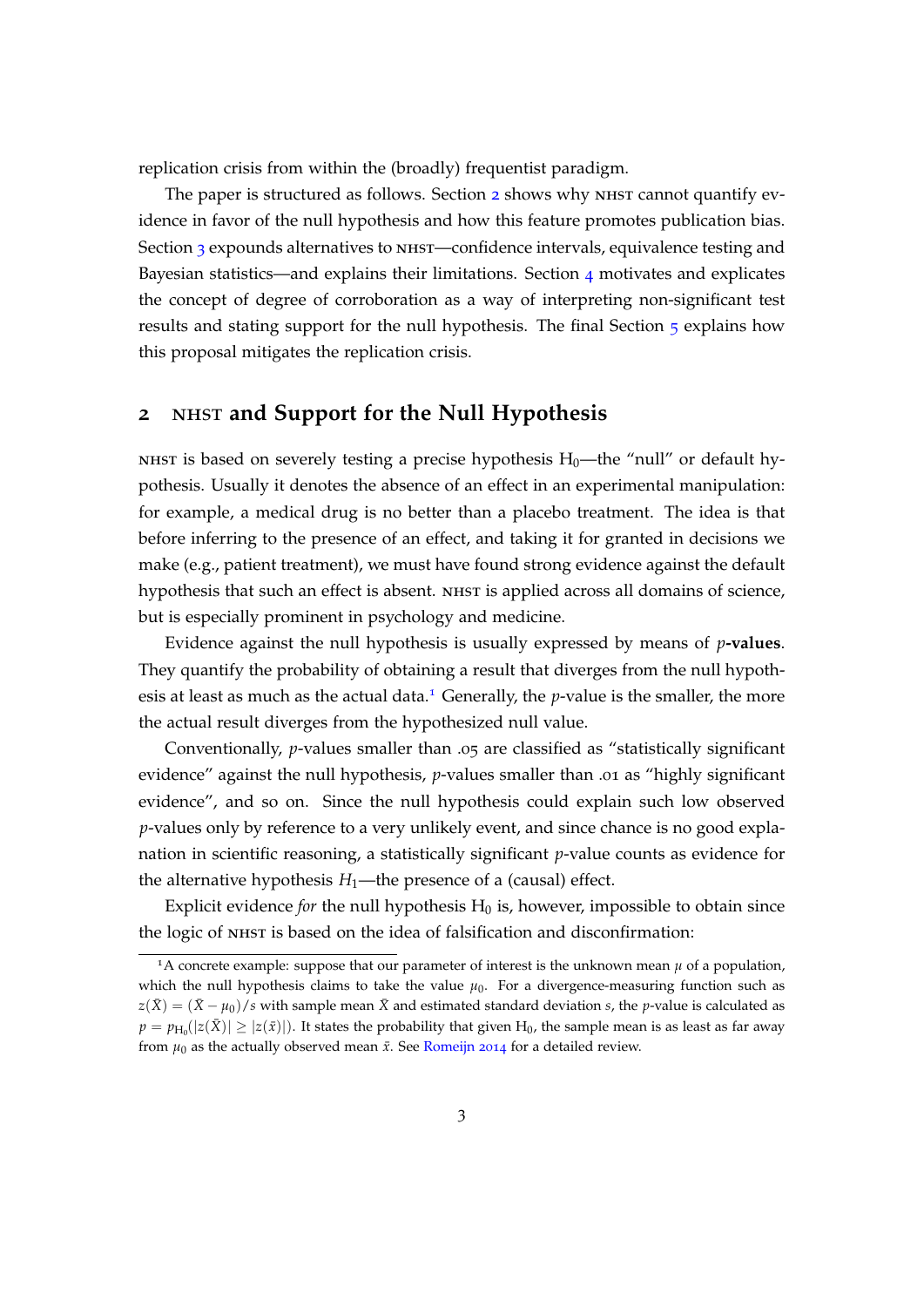"[...] it should be noted that the null hypothesis is never proved or established, but is possibly disproved, in the course of experimentation. Every experiment may be said to exist only in order to give the facts a chance of disproving the null hypothesis." [\(Fisher](#page-12-10) [1935](#page-12-10)/74, 16)

In particular, *p*-values greater than .05 do not have an evidential interpretation, or license a judgment of support in favor of the null hypothesis—even when they are close to unity. Current statistics textbooks and encyclopedias mirror this attitude when they classify *p*-values greater than .05 by phrases such as "little or no evidence against H0" [\(Wasserman](#page-13-4) [2004](#page-13-4)) or "insufficient to support a conclusion" (Wikipedia).

This approach neglects that null hypotheses are, due to their precision and high testability, often of significant theoretical and practical importance [\(Gallistel](#page-12-11) [2009](#page-12-11)). They may express the independence of two factors in a causal mechanism, postulate that performance difference between two groups is due to chance, or claim that a generic medical drug is equally effective as the originally patented drug. Due to their salience in theoretical inference and decision-making, it is imperative that a framework of statistical analysis be able to quantify evidence in their favor.

Since NHST cannot express evidence in favor of the null, it contributes to publication bias: when only statistically significant results with *p*-values smaller than .05 are evidentially interpretable, it is not easy to relate bigger *p*-values to general scientific conclusions and to package the experimental results into a convincing narrative. Such experiments are therefore more likely to end up in the proverbial file drawer [\(Rosen](#page-13-5)[thal](#page-13-5) [1979](#page-13-5)) and not to be shared with the scientific community, although their methodological quality is not inferior to experiments with statistically significant outcomes. This effect is reinforced by the common tendency to focus attention on statistically significant outcomes, and to identify them with scientifically relevant findings [\(Co](#page-12-3)[hen](#page-12-3) [1994](#page-12-3); [Ziliak and McCloskey](#page-13-2) [2008](#page-13-2)). As a consequences, effect sizes in published research tend to be inflated and many null hypotheses are underestimated with respect to their empirical support. Also the converse may happen: in experiments with small sample sizes (e.g., a rare medical condition), a judgment of non-significance may conceal a modest, but scientifically meaningful effect [\(Aczel et al.](#page-12-12) [2018](#page-12-12)).

Either way, we need a principled method of determining when and how nonsignificant results translate into support for the null hypothesis. Purely methodological reform proposals, such as compulsory data sharing and pre-registration of experiments, do not answer this question—we need a proper statistical reform, too.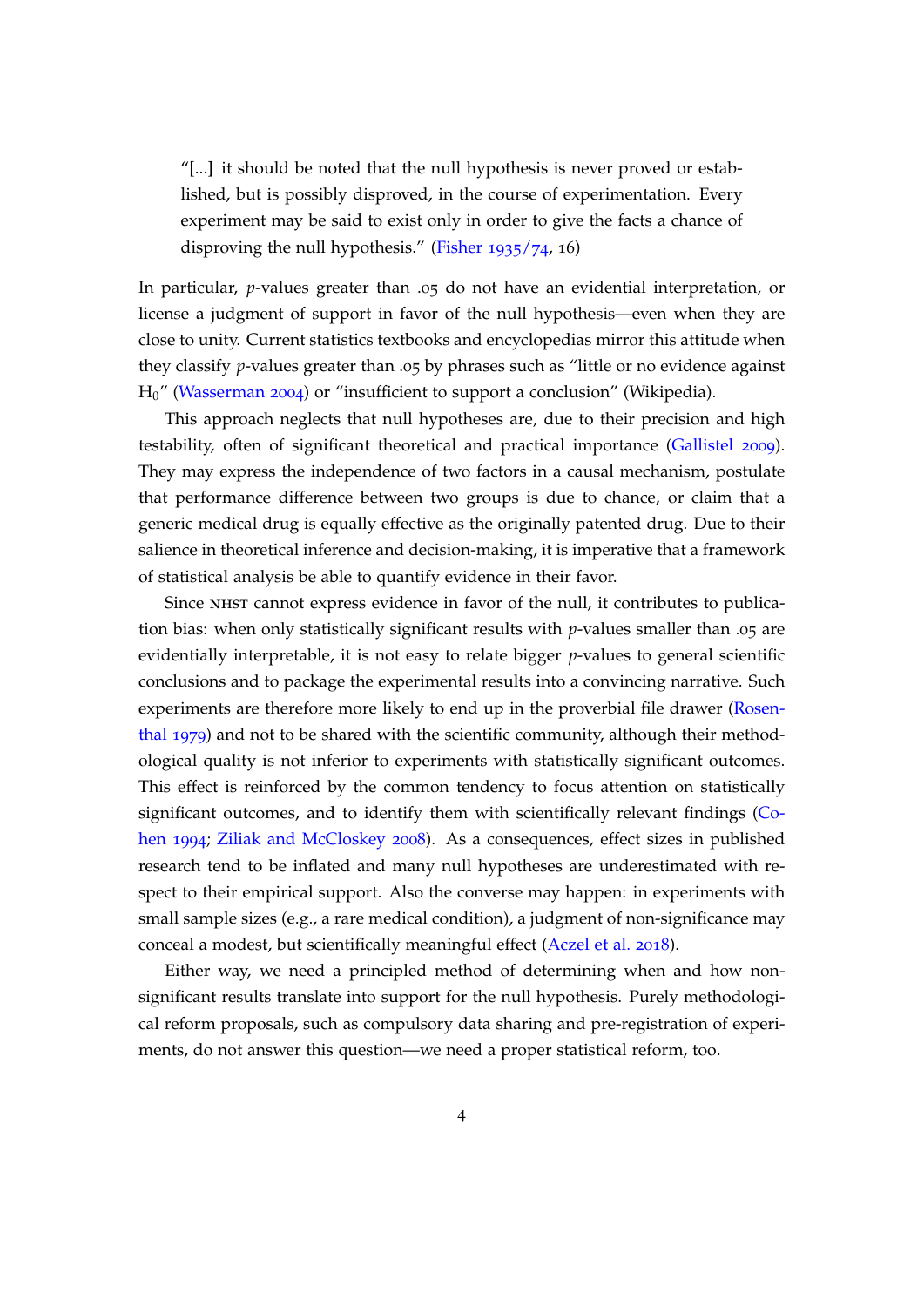## <span id="page-4-0"></span>**3 Solution Proposals: Confidence Intervals, Equivalence Testing and Bayesian Inference**

Before presenting my own approach, I would like to briefly discuss three well-known statistical reform proposals. While the discussion has to remain at the surface, it will help us to identify criteria for a satisfactory solution.

First, we may decide to give up hypothesis testing altogether and to evaluate experimental findings by means of **confidence intervals**. By replacing *p*-values with interval estimates, we get rid of the concept of statistical significance and the bias toward suppressing non-significant results [\(Cumming](#page-12-9) [2012](#page-12-9)).

This proposal has two major problems: an epistemic and a methodological one. The epistemic problem is that a 95% confidence interval cannot be interpreted as a range of plausible or probable values of the unknown parameter  $\mu$ . Rather it indicates those parameter values  $\mu'$  where, if  $\mu = \mu'$  were adopted as a null hypothesis, the actually observed data would lead to a non-significant outcome ( $p > .05$ ). Thus, confidence intervals rely on the logic of nhst and share their limitations, too. In particular, they cannot provide a judgment of evidential support for the null hypothesis.

The methodological problem is that pure estimation techniques struggle to address crucial statistical inference problems in science, such as contrasting models with different parameter spaces (e.g., a linear vs. a quadratic model) or theories with different ontological assumptions (e.g., the existence of the Higgs Boson). Hypothesis tests are indispensable tools for such inferences. Interval estimators are useful in a variety of contexts, but they cannot replace the search for a proper evidential interpretation of hypothesis tests.

Second, we could try to quantify support for the null by means of **equivalence testing** [\(Lakens, Scheel and Isager](#page-12-13) [2018](#page-12-13)): conducting two one-sided hypothesis tests based on the minimal scientifically meaningful effect size  $\varepsilon > 0$ . If we reject the two novel null hypotheses  $H_0': \mu \geq \mu_0 + \varepsilon$  and  $H_0'' : \mu \leq \mu_0 - \varepsilon$ , we have found evidence for the original null hypothesis of no effect  $H_0$  :  $\mu = \mu_0$ . However, equivalence testing does not (yet) contain a quantitative dimension: it is not clear how the *p*-values from two one-sided tests should be aggregated into an overall judgment of evidential support for the null.

The third and most discussed solution proposal—switching to **Bayesian hypothesis testing**—possesses the required conceptual vocabulary. Evidence for or against the null hypothesis  $H_0$  is quantified by means of the **(logarithmic) Bayes factor**, that is,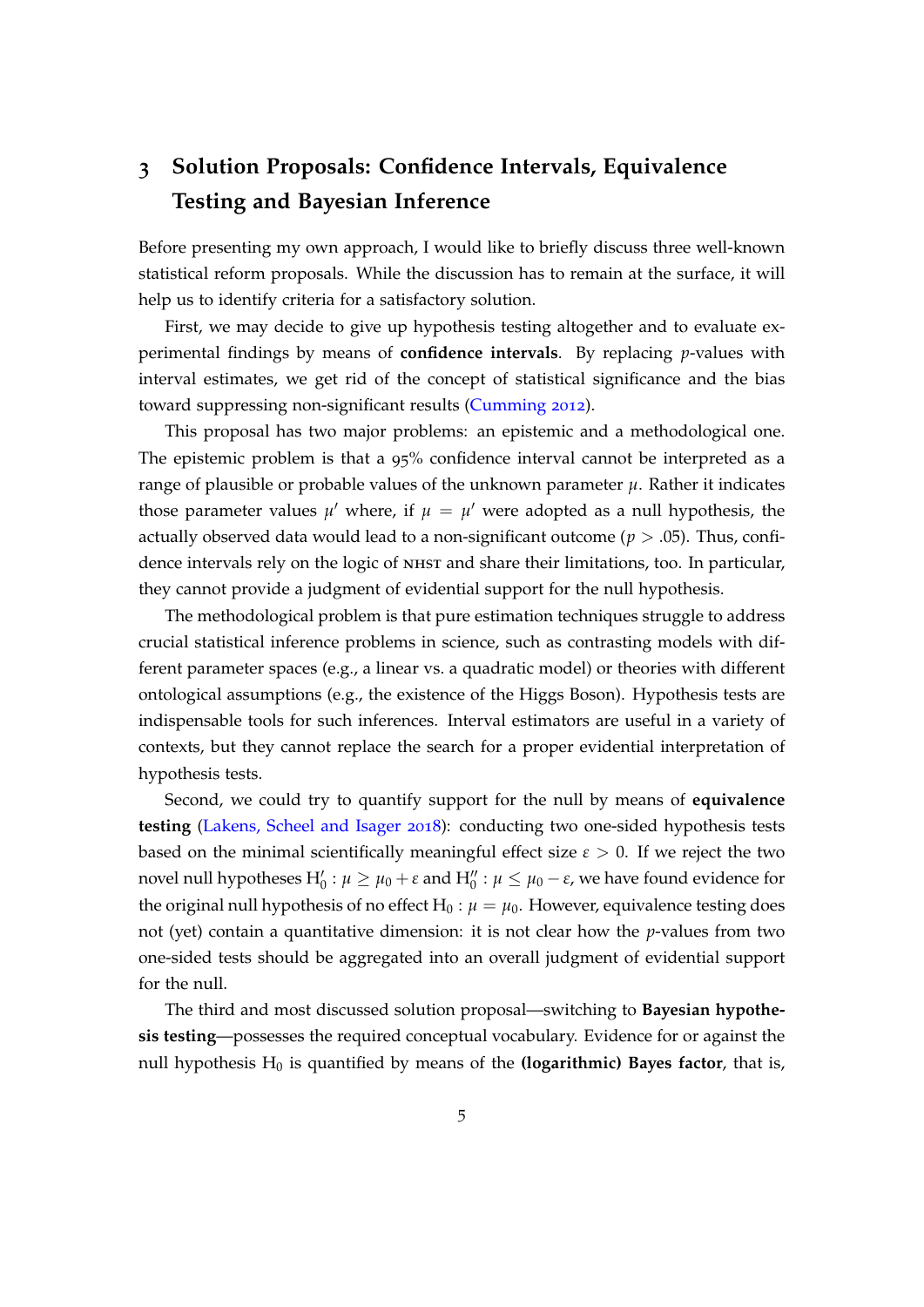the degree to which  $H_0$  and  $H_1$  can account for the observed data E:

$$
\log BF_{01}(E) = \log \frac{p(E|H_0)}{p(E|H_1)}.
$$
 (Log-Bayes Factor)

This quantity is positive if and only if the null hypothesis explains the data better than the alternative. Unlike in the case of *p*-values, the evidence can be quantified *in both directions*, from strong evidence for the alternative hypothesis to strong evidence for the null. See Table  $\bf{1}$  $\bf{1}$  $\bf{1}$  for a conventional interpretation of Bayes factors based on the natural logarithm.

| Range of $log BF_{01}$ |                   |                                    |
|------------------------|-------------------|------------------------------------|
| Support for $H_0$      | Support for $H_1$ | Interpretation                     |
| >5                     | $<-5$             | Very strong evidence for $H_0/H_1$ |
| $3$ to $5$             | $-3$ to $-5$      | Strong evidence for $H_0/H_1$      |
| $1$ to $3$             | $-1$ to $-3$      | Moderate evidence for $H_0/H_1$    |
| $0$ to $1$             | $0$ to $-1$       | Not worth more than a bare mention |
| $\Omega$               | $\Omega$          | No evidence for either hypothesis  |

<span id="page-5-0"></span>Table 1: Classification of log-Bayes factors adapted from [Kass and Raftery](#page-12-14) ([1995](#page-12-14), <sup>777</sup>).

However, this symmetric conceptualization of hypothesis tests does not square well with the asymmetric rationale of NHST. The Bayes factor represents an alternative hypothesis such as  $H_1$ :  $\mu \neq \mu_0$  as the *average* of the performance of all (precise) alternatives to H<sub>0</sub> :  $\mu = \mu_0$ , weighted by the prior distribution of effect size. Thus, its performance can be distorted severely by poor performance of extreme alternatives (e.g., hypotheses that postulate huge effect sizes). If these hypotheses are "heavy enough"—that is, if the prior distribution is sufficiently spread out—, the null hypothesis will be supported even if there is a theoretically meaningful hypothesis of small effect size that explains the data better. It seems mistaken to classify such cases as support for the null hypothesis. Rather, the null hypothesis has been outperformed by a relevant competitor and not stood up to the test. While Bayes factors are a sound measure of evidence in symmetric hypothesis tests, they do not capture typical scientific reasoning in asymmetric testing problems (i.e., with more than one relevant alternative).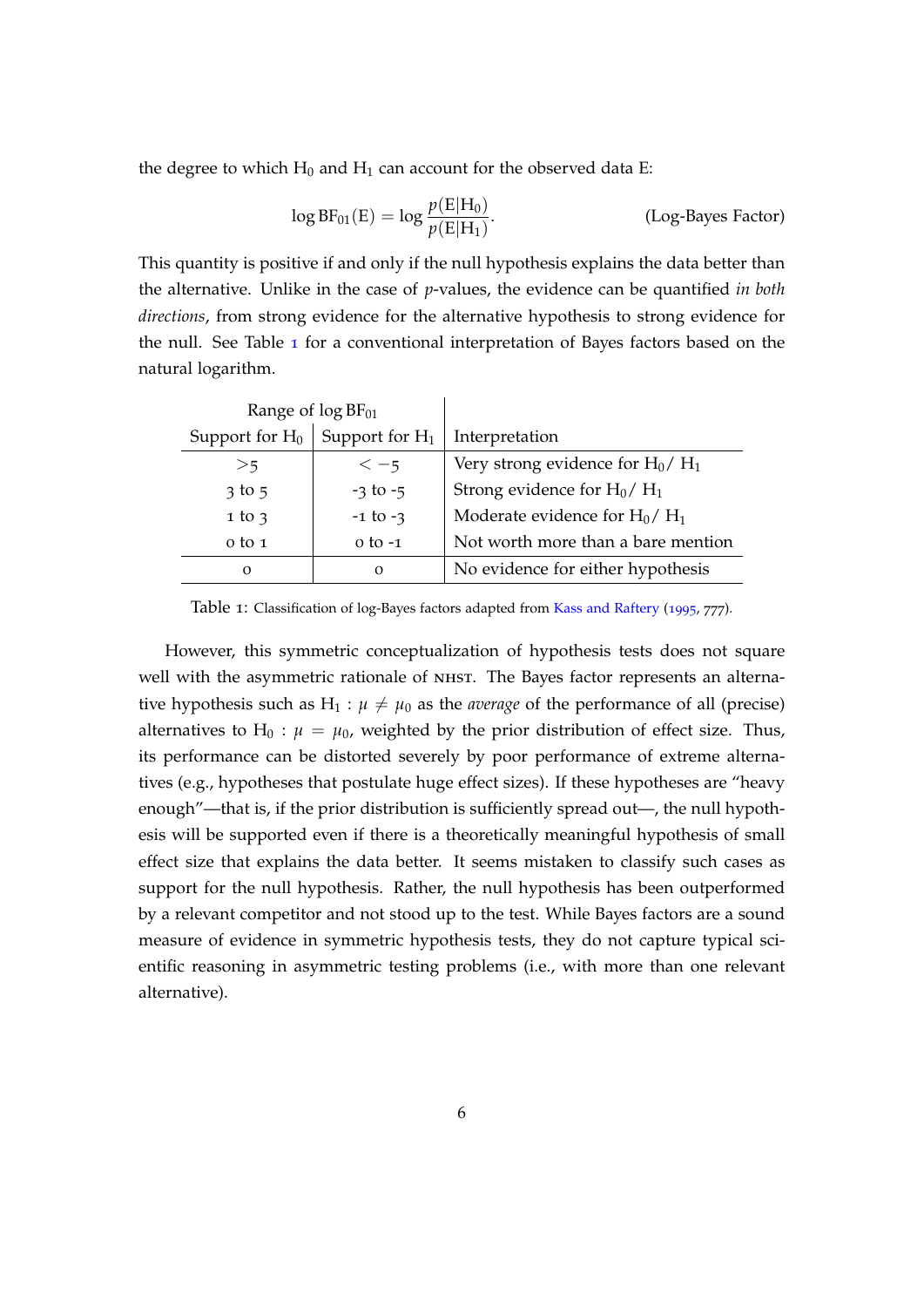### <span id="page-6-0"></span>**4 Degrees of Corroboration**

As explained above, a null hypothesis often competes against various alternative hypotheses: for example, when a linear model is contrasted to a quadratic or cubic model. Moreover, the null hypothesis is usually not considered a candidate for literal truth. After all, most experimental manipulations will have *some* minuscule (positive or negative) effect, though it may be practically meaningless. For example, we do not consider a diet cure effective if it reduces weight on average by half a kilo. Rather, NHST aims at finding out whether  $H_0$  is a *good proxy* for the general statistical model (e.g., all possible hypotheses about the effect of the diet). In other words, the question is whether the precise null hypothesis is a reasonable idealization of the general statistical model that comprises  $H_0$ :  $\mu = \mu_0$  as well as  $H_1$ :  $\mu \neq \mu_0$ .

An answer is given by the concept of **corroboration**, introduced by Karl R. [Pop](#page-13-6)[per](#page-13-6) ([1979](#page-13-6), 818): "a concise report evaluating the state [...] of the critical discussion of a theory. Corroboration [...] is thus an evaluating report of past performance. Like preference, it is essentially comparative." This concept, originally developed for testing deterministic hypotheses, can be transferred to statistical reasoning: it expresses whether the hypothesis in question has survived tests against all relevant competitors, and whether it can stand in as a proxy for a complex statistical model. In other words, corroboration judgments indicate whether the point null hypothesis strikes a good tradeoff between precision/testability and empirical fit (see also [Popper](#page-13-7) [1959](#page-13-7)/2002, ch. 10; [Rowbottom](#page-13-8) [2011](#page-13-8); [Sprenger](#page-13-9) [2018](#page-13-9)). We now explicate Popper's informal description in the context of statistical inference.

First, we do not conceptualize the alternative hypothesis as the negation of the null hypothesis, but as a *partition* H, that is, a grouping of the parameter space into mutually disjoint subsets. Typically, the elements of these partition are effect size ranges that correspond to different, scientifically meaningful alternatives (see also [Good](#page-12-15) [1968](#page-12-15)). Suppose we are interested in whether frequent chessplaying improves student exam performance. The null hypothesis states that chessplaying does not affect student performance. Corroborating such a null hypothesis would be both interesting and surprising since the skills trained by studying chess (e.g., mental visualization, logical analysis, endurance) are plausibly useful in school exams, too. We partition the alternative hypotheses into effect size ranges that correspond to different practical conclusions: collecting further data  $(0-10\%$  difference), funding a research project on brain patterns activated by chessplaying (10–20% difference), or taking chess educa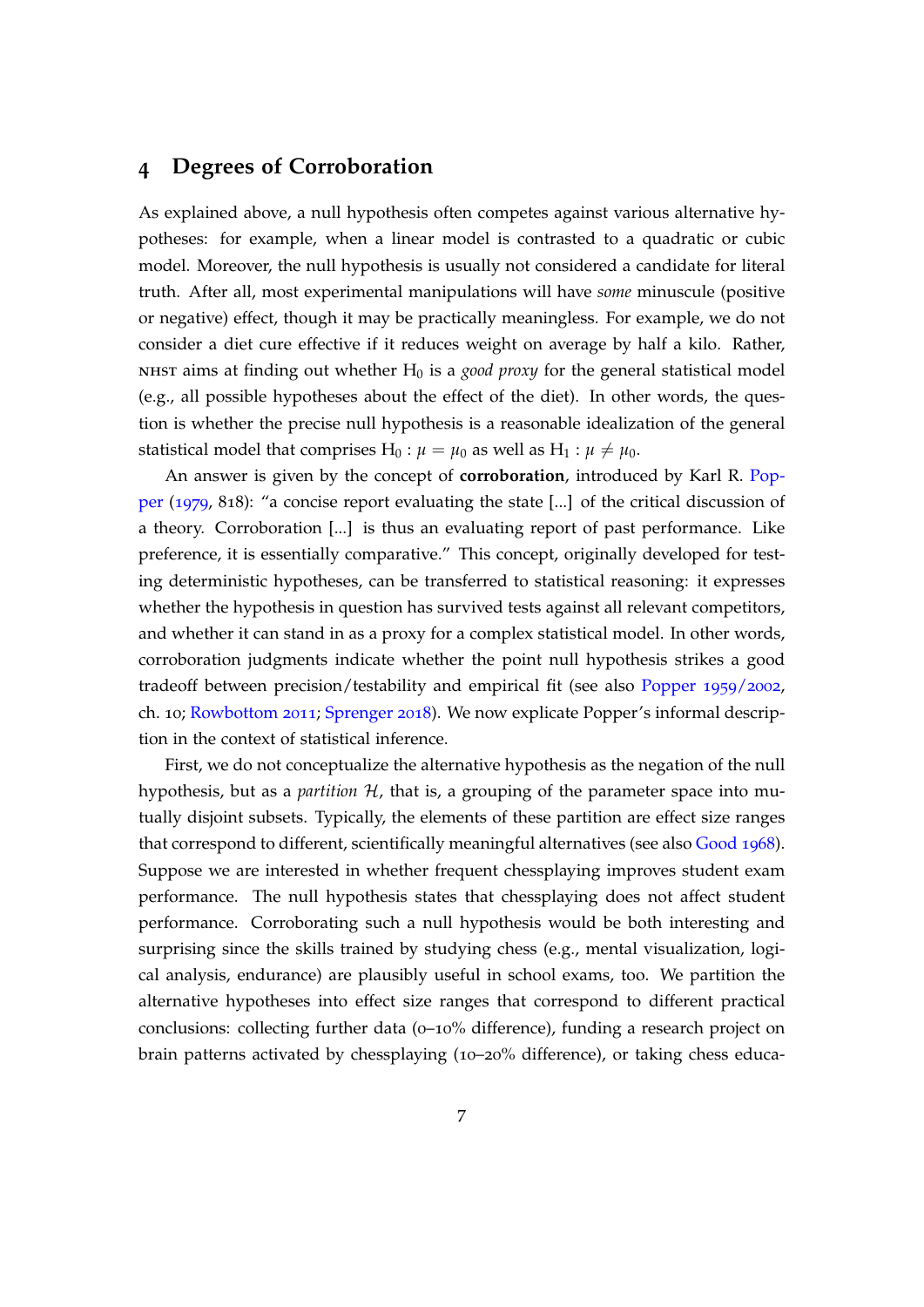tion into school curricula (>20% difference). Also for other research problems, such as studying the effects of a medical drug, we can easily imagine how different effect sizes correspond to different treatment and prescription policies. The choice of the partition of alternative hypotheses is thus context-sensitive and depends on the relevant research problem.

In agreement with Popper's rationale, the null counts as corroborated if and only if it has survived a test against all relevant competing hypotheses. Thus I define corroboration as the weight of evidence in favor of  $H_0$  with respect to the best-performing alternative in  $H$ , or in other words, as the minimal weight of evidence in favor of  $H_0$ :

**CA1: Corroboration = Weight of Evidence** For a null hypothesis  $H_0$  and a (possibly infinite) partition of alternative hypotheses  $\mathcal{H} = \{H_1, H_2, \ldots\}$ , the degree of corroboration that observation E provides for  $H_0$  relative to  $H$  is defined as

$$
\zeta_{\mathcal{H}}(H_0, E) = \min_{H_i \in \mathcal{H}} \omega(H_0, H_i, E), \qquad (1)
$$

where  $\omega(H_0,H_i,E)$  quantifies the weight of evidence that E provides for  $H_0$  and against the specific alternative H*<sup>i</sup>* .

CA1 leaves open what the weight-of-evidence function looks like. In agreement with widespread explications of evidential favoring (e.g., [Good](#page-12-16) [1950](#page-12-16); [Sober](#page-13-10) [2008](#page-13-10)), I propose that this function should only depend on the predictive performance of the competing hypotheses, as measured by their likelihoods on the observed data E.

**CA2: Predictive Performance** For hypotheses  $H_0$  and  $H_1$  and observation E, there is a continuous function  $g: [0;1]^2 \to \mathbb{R}$ , increasing in the first and decreasing in the second argument, such that

$$
\omega(H_0, H_1, E) = g(p(E|H_0), p(E|H_1))
$$
\n(2)

Finally, I demand that weight of evidence be additive with respect to independent and identically distributed (i.i.d.) observations. This requirement allows us to aggregate evidence from various experiments with identical design in a convenient manner. Moreover, irrelevant observations should not change the overall weight of evidence.

**CA3: Independent and Irrelevant Evidence** If for two observation E and E' and any  $H \in \{H_0, H_1\}$ ,  $p(E \wedge E' | H) = p(E | H) \times p(E' | H)$ , then

<span id="page-7-0"></span>
$$
\omega(H_0, H_1, E \wedge E') = \omega(H_0, H_1, E) + \omega(H_0, H_1, E')
$$
\n(3)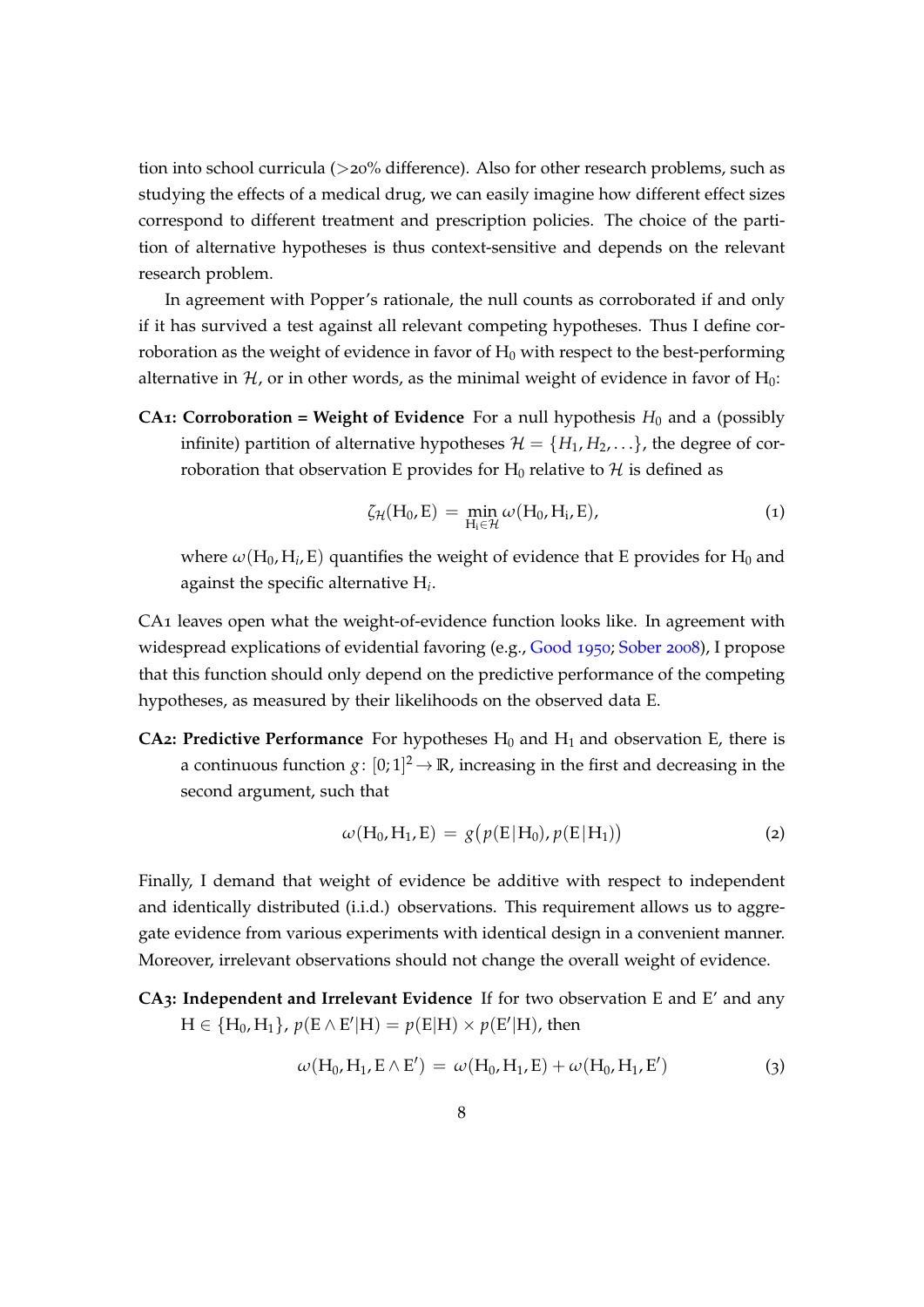Specifically, if it is also the case that  $p(E'|H_0) = p(E'|H_1) > 0$ , then  $\omega(H_0, H_1, E) = \omega(H_0, H_1, E \wedge E').$ 

These three constrains, each natural and plausible, jointly determine a measure of corroboration that is unique up to scaling properties:

**Theorem 1.** *CA1, CA2 and CA3 uniquely determine the corroboration measure*

<span id="page-8-1"></span>
$$
\zeta_{\mathcal{H}}(H_0, E) = k \min_{H_i \in \mathcal{H}} \log \frac{p(E|H_0)}{p(E|H_i)} \quad \text{for } k > 0. \tag{4}
$$

The base of the logarithm and the scalar *k* may be chosen *ad libitum*; but in order to keep the scale consistent with logarithmic Bayes factors I suggest the natural logarithm and  $k = 1$ . Positive degree of corroboration entails that  $H_0$  outperforms all relevant alternatives. It has thus survived the test with a certain degree of positive support, in line with Popper's informal characterization. In particular, degree of corroboration is measured along the same scale as Bayes factors and so we can use Table [1](#page-5-0) for interpreting the evidential support in favor of  $H_0$ .

We now return to our chessplaying example. Simplifying a bit, we adopt a Binomial with null hypothesis  $H_0$ :  $\mu = .6$  (=60% base rate of students who achieve all learning objectives) and  $N = 200$  chessplaying students in the dataset. To show the dependence of  $\zeta_H$  on the choice of the partition  $\mathcal{H}$ , we consider three different partitions of the space of alternative hypotheses: (1) a maximal partition  $\mathcal{H}_{\text{max}} = [0,1]$ that treats every parameter value as an alternative in its own right, (2) a medium-sized partition  ${\cal H}_{\rm med} = \{ \ldots$  ,  $(0.6; 0.7]$  ,  $(0.7; 0.8]$  ,  $(0.8; 0.9]$  ,  $\ldots \}$  where the alternatives are effect size ranges corresponding to different practical conclusions (see the motivation of the example); (3) a minimal partition  $\mathcal{H}_{min} = \{ [0;1] \}$  with only one alternative hypothesis, that is, the weighted average of all values of  $\mu$ . The partition  $\mathcal{H}_{min}$  thus leads to a Bayesian hypothesis test.<sup>[2](#page-8-0)</sup>

Figure [1](#page-9-1) plots the degree of corroboration of the null hypothesis for different possible results and partitions. Corroboration strongly depends on the partition: The minimal partition  $\mathcal{H}_{\text{min}}$  equates degree of corroboration to logarithmic Bayes factors and concludes support for the null hypothesis in the entire non-significant range. The medium-sized partition  $\mathcal{H}_{\text{med}}$  motivated by considerations of effect size relevance has the cutoff already at a 63,5% success rate. The maximal partition  $\mathcal{H}_{\text{max}}$  states positive corroboration only if exactly a 60% success rate is observed. This dependence of

<span id="page-8-0"></span><sup>&</sup>lt;sup>2</sup>We use a logistic weighting function for calculating  $p(E|H_1)$  when  $H_1$  is an effect size range rather than a point hypothesis, but this choice barely matters for the outcome.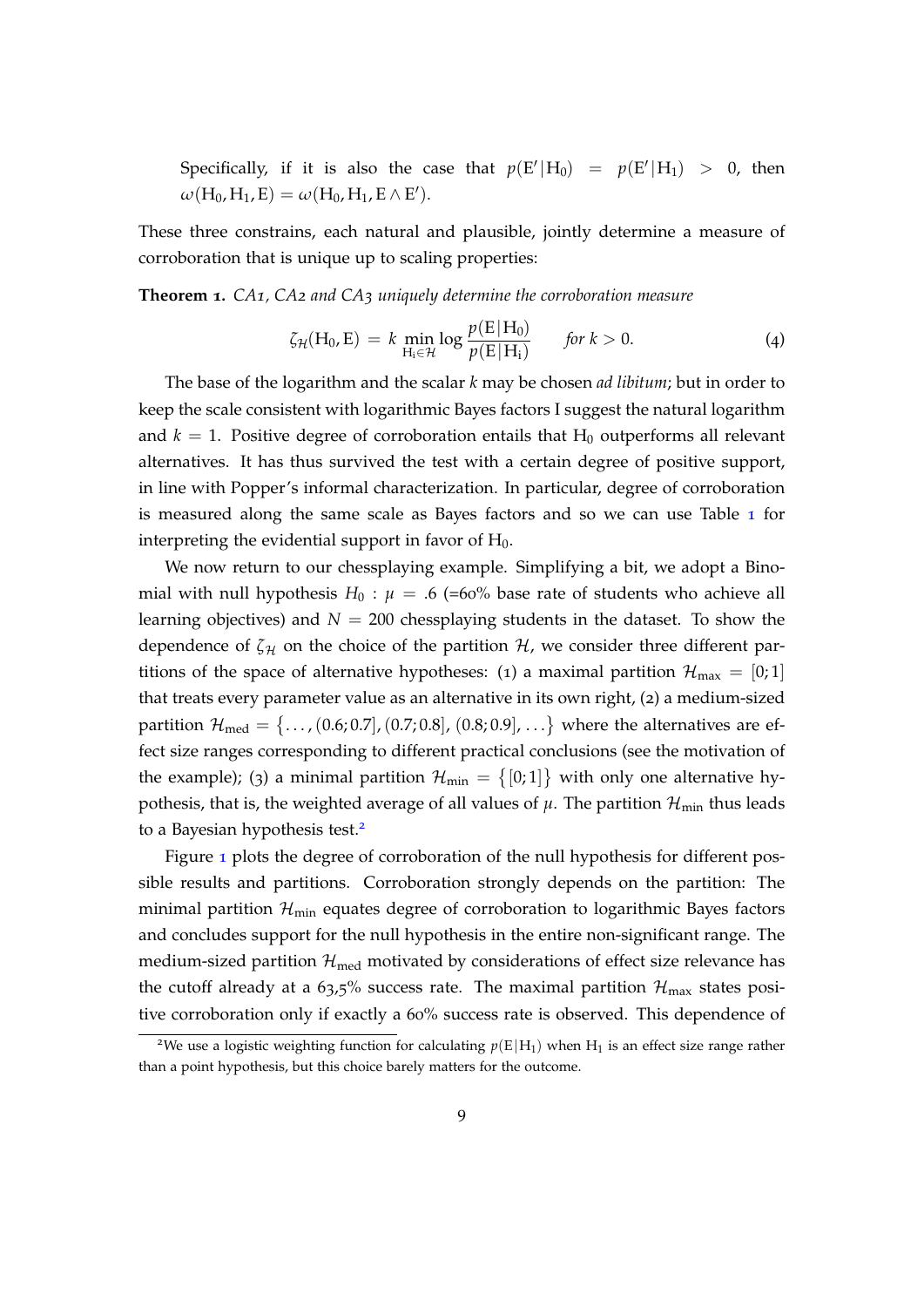

<span id="page-9-1"></span>Achievement rate in sample of chessplaying students ( $N = 200$ )

Figure 1: Degree of corroboration of the null hypothesis  $H_0$ , as a function of the number of chessplaying students who achieve all learning objectives ( $N = 200$ , base rate: 60%). Solid line on top: partition  $\mathcal{H}_{\text{min}}$ , dashed line in the middle:  $\mathcal{H}_{\text{med}}$ , dotted line at bottom:  $\mathcal{H}_{\text{max}}$ . The vertical line at  $x = 66\%$  demarcates the statistically significant and non-significant range.

corroboration on the conceptualization of the relevant alternatives is arguably an advantage of the proposed approach: it underlines that context and practically relevant effect sizes are essential elements of designing and interpreting hypothesis tests. In this way, the proposed approach also vindicates well-known criticisms of nhst.

### <span id="page-9-0"></span>**5 Discussion: Back to the Replication Crisis**

How do degrees of corroboration help to address the replication crisis? The most obvious improvement over the classical nhst perspective and *p*-values is that they **quantify support for the null hypothesis** in a meaningful way: conceptually similar to Bayes factors and likelihood ratios, but without giving up the idea of trying to falsify a precise default hypothesis against the background of various scientifically relevant alternatives. Integrating degrees of corroboration into the asymmetric rationale of nhst is a relatively minor methodological change compared to a full-scale switch to Bayesian reasoning, increasing the chances of this proposal to be adopted in scientific practice.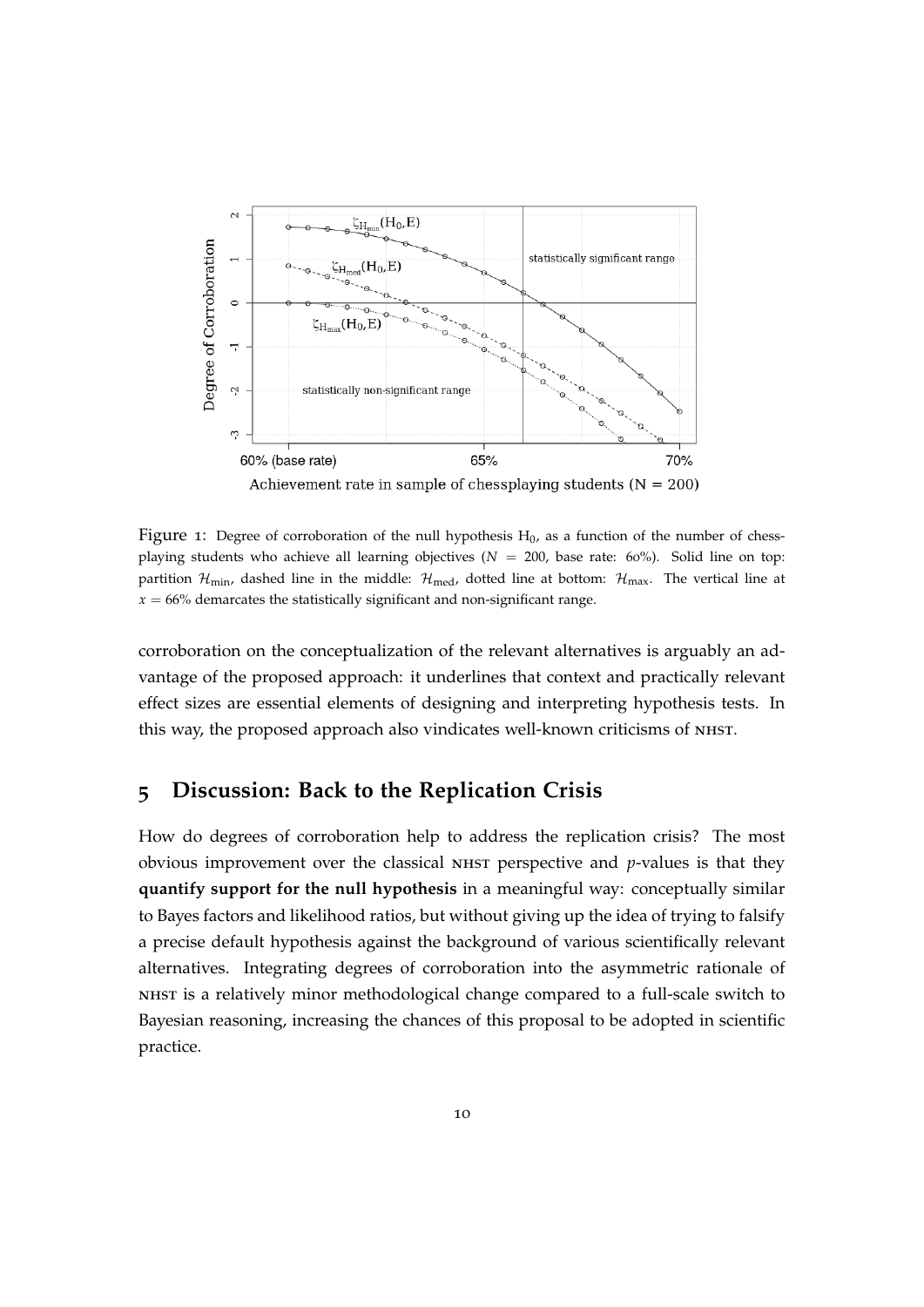In particular, degrees of corroboration enable researchers to give an evidential interpretation to non-significant test results, to formulate a convincing narrative in terms of positive support for the null hypothesis, and to disseminate such findings in the scientific community. By doing so, the corroboration measure acts as an **antidote to the file drawer effect and publication bias** (and thus, the replication crisis). In particular, it familiarizes researchers with the idea that support for null hypotheses can be expressed in a positive manner, rather than just stating "failure to reject the null hypothesis". This will help them to overcome the pernicious and unfortunately still widespread idea that only a study with significant results *against* the null hypothesis counts as a successful experiment.

Finally, the corroboration-based approach forces a researcher to make up her mind about theoretically meaningful alternatives to the null hypothesis at the stage of experimental design—that is, *before* the experiment is conducted. This specification is helpful in various ways. First, it leads to **predictively more powerful and testable alternative hypothesis** than just considering the negation of the null hypothesis. Second, specificying alternatives beforehand **disentangles statistical and scientific significance**: a statistically significant result against the null hypothesis is scientifically significant only if the null hypothesis fails to be corroborated and there is evidence for a specific competitor. Third, it is much more explicit than NHST with respect to **powering experiments adequately**. Specifying a precise set of alternatives allows researchers to calculate the chances of misleading evidence—that is, the probability of corroborating the null when it is substantially mistaken—and to calibrate the experimental design accordingly (see also [Royall](#page-13-11) [2000](#page-13-11); [Schönbrodt and Wagenmakers](#page-13-12) [2018](#page-13-12)). In this way, corroboration-based hypothesis testing combats underpowered experiments as one of the causes of the replication crisis (e.g., [Ioannidis](#page-12-5) [2005](#page-12-5); [Szucs and](#page-13-13) [Ioannnidis](#page-13-13) [2017](#page-13-13)).

All in all, the concept of degree of corroboration has great innovative and unifying potential in statistical inference. It cures methodological shortcomings of NHST that have contributed to the replication crisis, without giving up hypothesis tests as a cornerstone of scientific method. It generalizes Bayesian inference to asymmetric testing contexts while keeping Bayes factors as a special case of degrees of corroboration. While more needs to be said, all this should suffice to establish this proposal an attractive middle ground between sticking to tradition and calls for radical statistical reform.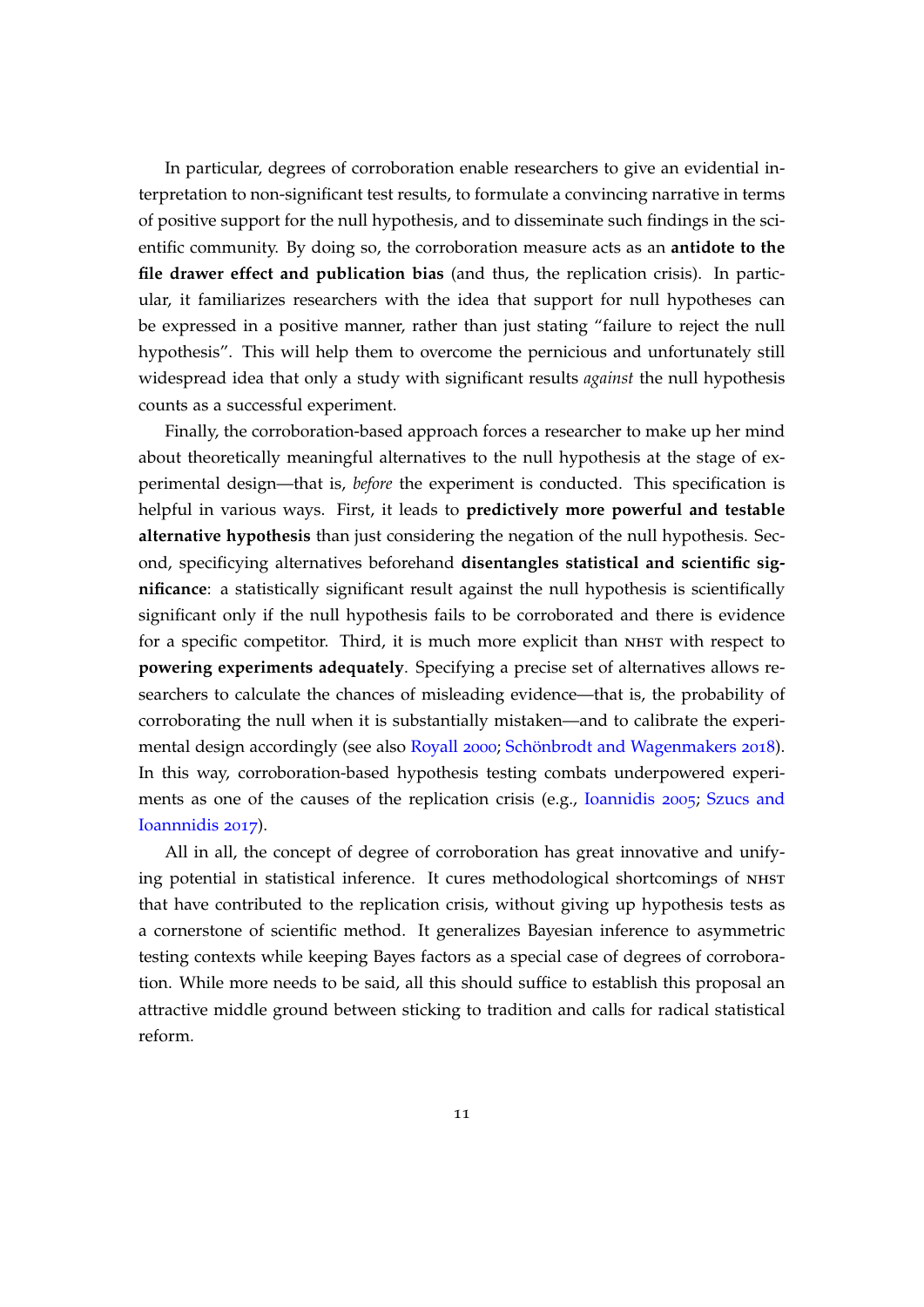### **A Appendix: Proof of Theorem 1**

Suppose the conditions of  $CA_3$  are satisfied for observations E, E' and E'', and in particular,  $p(E' | H_0) = p(E' | H_1)$ . Then we infer, using CA2, that

$$
g(p(E \wedge E'|H_0), p(E \wedge E'|H_1)) = g(p(E|H_0) p(E'|H_0), p(E|H_1) p(E'|H_0))
$$

and moreover

$$
g(p(E|H_0), p(E|H_1)) = g(p(E \wedge E'|H_0), p(E \wedge E'|H_1))
$$

Combining these two equations, we infer that the function *g* satisfies the general equality  $g(a, b) = g(ax, bx)$  for  $x \in (0, 1]$  and therefore, also  $g(a, b) = g(a/b, 1)$  for  $a < b$ . In other words,  $\omega(H_0, H_1, E)$  depends on the ratio of  $p(E|H_0)$  and  $p(E|H_1)$  only; in the remainder of the proof we call this function *f* . We then obtain

<span id="page-11-0"></span>
$$
\omega(H_0, H_1, E \wedge E'') = f\left(\frac{p(E \wedge E''|H_0)}{p(E \wedge E''|H_1)}\right) = f\left(\frac{p(E|H_0)}{p(E|H_1)} \cdot \frac{p(E''|H_0)}{p(E''|H_1)}\right) \tag{5}
$$

and  $\omega(H_0, H_1, E'') = f\left(\frac{p(E'')H_0}{p(E'')H_1}\right)$ Moreover, we know that  $\omega(H_0, H_1, E) = f\left(\frac{p(E|H_0)}{p(E|H_1)}\right)$  .  $p(E''|H_1)$  $p(E|H_1)$ Combining these equations with Equations ([3](#page-7-0)) and ([5](#page-11-0)) using the variables  $x :=$  $p(E|H_0)/p(E|H_1)$  and  $y := p(E''|H_0)/p(E''|H_1)$ , we can then derive the general equality  $f(x \cdot y) = f(x) + f(y)$ . This equality is only satisfied by functions of the form  $f(x) = k \log_a x$ . The rest of the proof follows by plugging in the weight-of-evidence function into  $CA_1$  which immediately yields Equation  $(4)$  $(4)$  $(4)$ .  $\Box$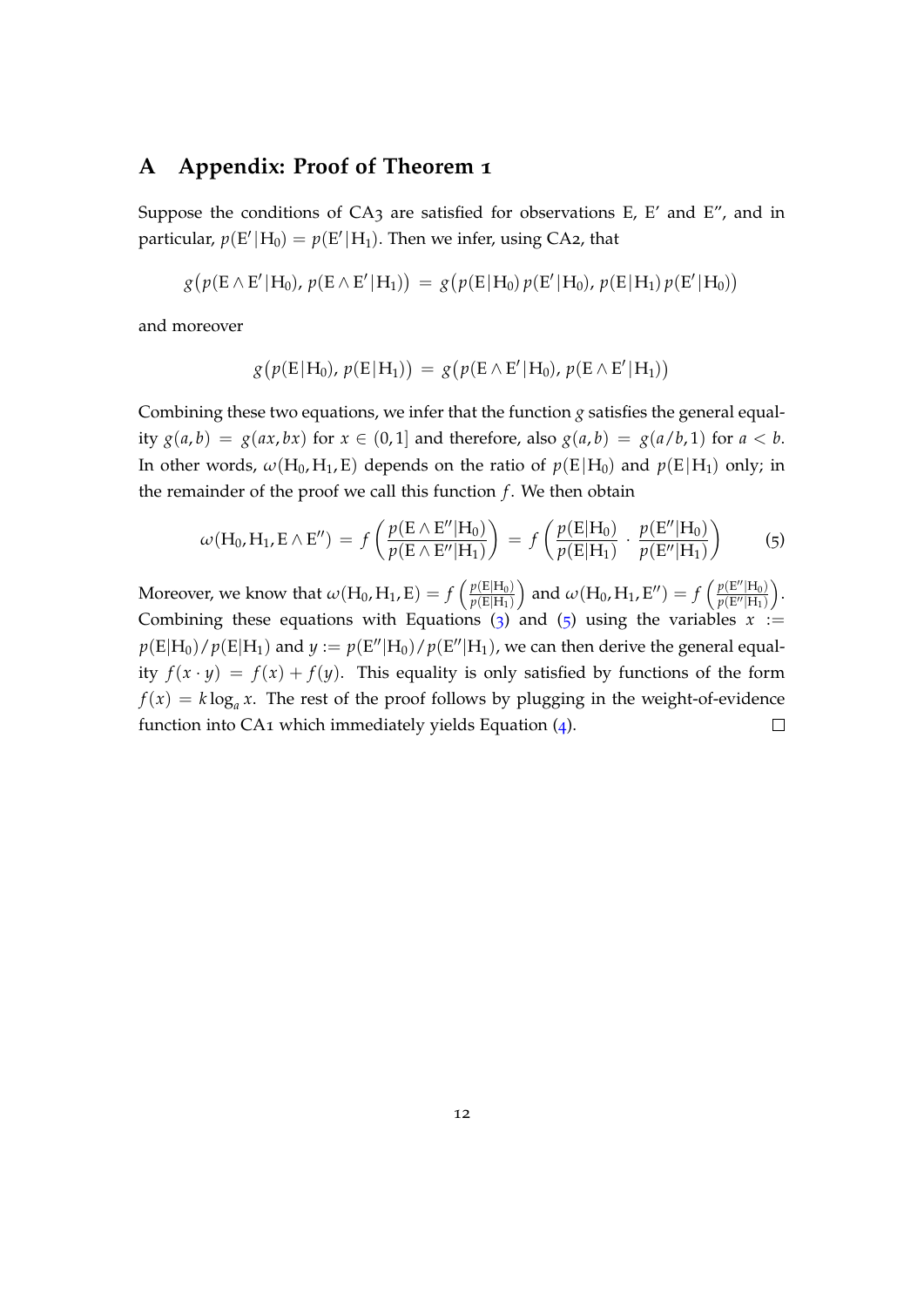### **References**

- <span id="page-12-12"></span>Aczel, Balazs, Bence Palfi, Aba Szollosi, et al. (2018). Quantifying support for the null hypothesis in psychology: An empirical investigation. *Advances in Methods and Practices in Psychological Science 1*, 357–366.
- <span id="page-12-2"></span>Bakker, Marjan, Jelte Wicherts, and Annette van Dijk (2012). The Rules of the Game Called Psychological Science. *Perspectives on Psychological Science 7*, 543–554.
- <span id="page-12-6"></span>Benjamin, Daniel J., James O. Berger, Magnus Johannesson, and et al. (2018). Redefine statistical significance. *Nature Human Behaviour 2*, 6–10.
- <span id="page-12-0"></span>Camerer, Colin F., Anna Dreber, Eskil Forsell, et al. (2016). Evaluating Replicability of Laboratory Experiments in Economics. *Science*. <https://doi.org/10.1126/science.aaf0918>.
- <span id="page-12-3"></span>Cohen, Jacob (1994). The Earth is Round (*p*<.05). *Psychological Review 49*, 997–1001.
- <span id="page-12-9"></span>Cumming, Geoff (2012). *Understanding the New Statistics*. New York: Routledge.
- <span id="page-12-10"></span>Fisher, R. A. (1935/74). *The Design of Experiments*. New York: Hafner Press. Reprint of the ninth edition from 1971. Originally published in 1935 (Edinburgh: Oliver & Boyd).
- <span id="page-12-11"></span>Gallistel, C. R. (2009). The Importance of Proving the Null. *Psychological Review 116*, 439–453.
- <span id="page-12-16"></span>Good, I. J. (1950). *Probability and the Weighting of Evidence*. London: Griffin.
- <span id="page-12-15"></span>Good, I. J. (1968). Corroboration, Explanation, Evolving Probability, Simplicity and a Sharpened Razor. *British Journal for the Philosophy of Science 19*, 123–143.
- <span id="page-12-4"></span>Goodman, Stephen N. (1999a). Toward Evidence-Based Medical Statistics 1: The *P* value Fallacy. *Annals of Internal Medicine 130*, 995–1004.
- <span id="page-12-7"></span>Goodman, Stephen N. (1999b). Toward Evidence-Based Medical Statistics 2: The Bayes Factor. *Annals of Internal Medicine 130*, 1005–1013.
- <span id="page-12-5"></span>Ioannidis, John P. A. (2005). Why Most Published Research Findings Are False. *PLoS Medicine 2*. <https://doi.org/10.1371/journal.pmed.0020124>.
- <span id="page-12-14"></span>Kass, Robert E. and Adrian E. Raftery (1995). Bayes Factors. *Journal of the American Statistical Association 90*, 773–795.
- <span id="page-12-13"></span>Lakens, Daniël, Anne M. Scheel, and Peder M. Isager (2018). Equivalence Testing for Psychological Research: A Tutorial. *Advances in Methods and Practices in Psychological Science 1*, 259–269.
- <span id="page-12-8"></span>Lee, Michael D. and Eric-Jan Wagenmakers (2013). *Bayesian Cognitive Modeling: A Practical Course*. Cambridge: Cambridge University Press.
- <span id="page-12-1"></span>Nosek, Brian A. and Timothy M. Errington (2017). Reproducibility in cancer biology: Making sense of replications. *eLife* 6, e23383.